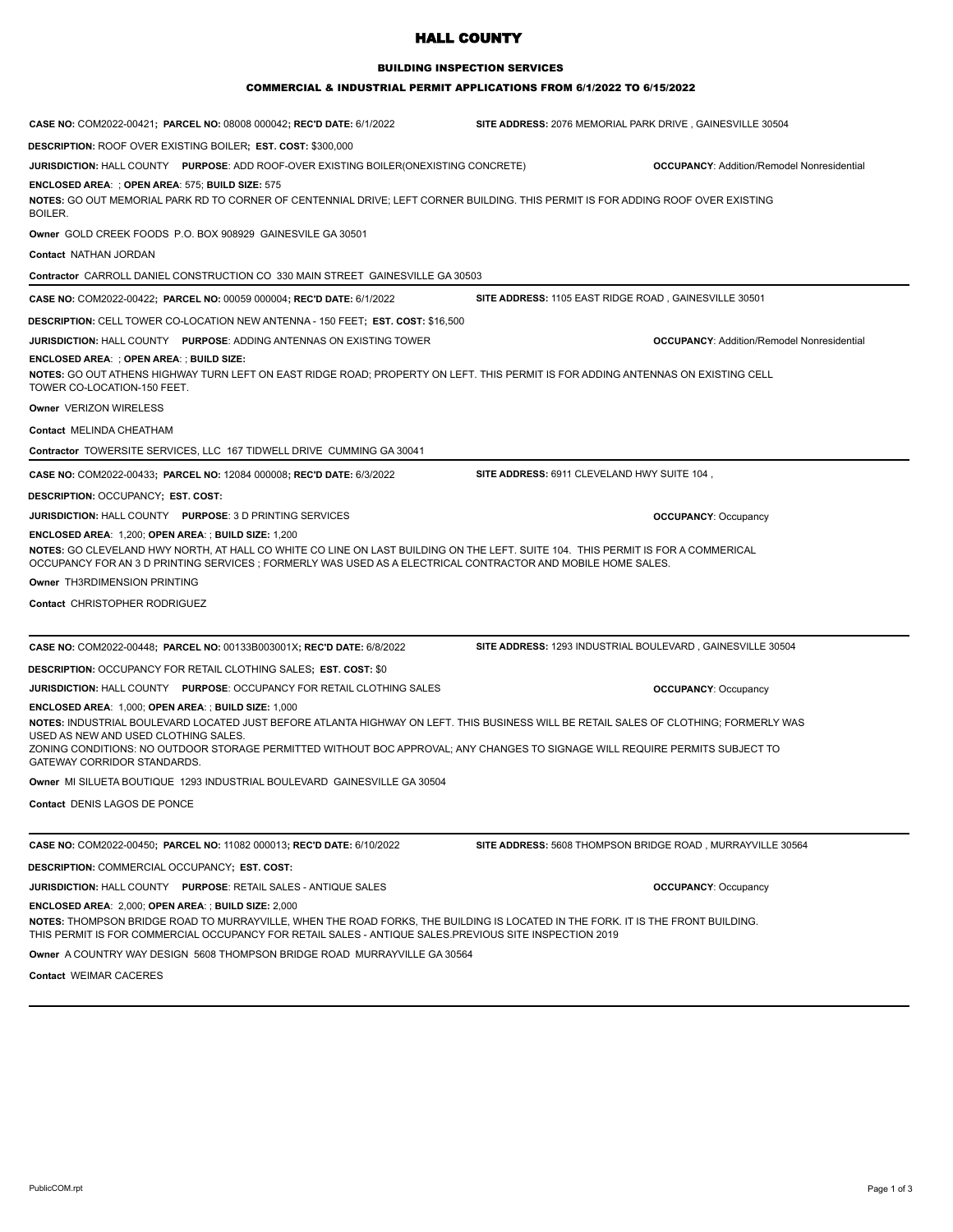# HALL COUNTY

#### BUILDING INSPECTION SERVICES

## COMMERCIAL & INDUSTRIAL PERMIT APPLICATIONS FROM 6/1/2022 TO 6/15/2022

| CASE NO: COM2022-00454; PARCEL NO: 09125 000051A; REC'D DATE: 6/10/2022                                                                                                                                                                                                                                                                                                                                                                                                                                        | <b>SITE ADDRESS: 136 CLARKS BRIDGE ROAD, GAINESVILLE 30501</b> |
|----------------------------------------------------------------------------------------------------------------------------------------------------------------------------------------------------------------------------------------------------------------------------------------------------------------------------------------------------------------------------------------------------------------------------------------------------------------------------------------------------------------|----------------------------------------------------------------|
| DESCRIPTION: OCCUPANCY SITE INSPECTION; EST. COST:                                                                                                                                                                                                                                                                                                                                                                                                                                                             |                                                                |
| <b>JURISDICTION: HALL COUNTY PURPOSE: OCCUPANCY</b>                                                                                                                                                                                                                                                                                                                                                                                                                                                            | <b>OCCUPANCY: Occupancy</b>                                    |
| ENCLOSED AREA: ; OPEN AREA: ; BUILD SIZE:                                                                                                                                                                                                                                                                                                                                                                                                                                                                      |                                                                |
| NOTES: THIS PERMIT IS FOR SITE INSPECTION ONLY FOR POSSIBLE CONVERSION FOR CHURCH USE.<br>BLG AND FIRE INSPECTIONS WIL LBE REQUIRED<br>ANY OTHER WORK WILL REQUIRE ADDITIONAL BUILDING PERMITS AND BUSINESS LICENSES BEFORE OPERATING.<br>PARKING WILL BE DETERMINED BY OCCUPANCY (MAX)                                                                                                                                                                                                                        |                                                                |
| Owner STEPHENS & STEPHENS PROPERTIES, LLC 4617 BROKEN ARROW PATH GAINESVILLE GA 30506                                                                                                                                                                                                                                                                                                                                                                                                                          |                                                                |
| <b>Contact ANGEL SIMON</b>                                                                                                                                                                                                                                                                                                                                                                                                                                                                                     |                                                                |
| CASE NO: COM2022-00455; PARCEL NO: 15015B000024; REC'D DATE: 6/10/2022                                                                                                                                                                                                                                                                                                                                                                                                                                         | SITE ADDRESS: 3008 HARMONY CHURCH ROAD 108, GAINESVILLE 30507  |
| DESCRIPTION: OCCUPANCY; EST. COST:                                                                                                                                                                                                                                                                                                                                                                                                                                                                             |                                                                |
| <b>JURISDICTION: HALL COUNTY PURPOSE:</b>                                                                                                                                                                                                                                                                                                                                                                                                                                                                      | <b>OCCUPANCY: Occupancy</b>                                    |
| ENCLOSED AREA: 1,100; OPEN AREA: ; BUILD SIZE: 1,100<br>NOTES: THIS PERMIT IS FOR OCCUPANCY FOR MEXICAN RESTAURANT - OWNER CHANGE - NO OUTDOOR STORAGE PERMITTED WIHTHOUT BOC CONDITIONA<br><b>LUSE APPROVAL</b><br>ANY CHANGES TO SGINAGE WILL REQURE PERMITS THAT ARE SUBJECT TO GATEWAY CORRIDOR STANDARDS - NO PRIOR USE PERMITTED IN UNIT 108                                                                                                                                                             |                                                                |
| Owner TAQERIA LUPITA                                                                                                                                                                                                                                                                                                                                                                                                                                                                                           |                                                                |
| CASE NO: COM2022-00457; PARCEL NO: 07357 000001; REC'D DATE: 6/11/2022                                                                                                                                                                                                                                                                                                                                                                                                                                         | SITE ADDRESS: 6900 LANIER ISLANDS PARKWAY, BUFORD 30518        |
| DESCRIPTION: OCCUPANCY; EST. COST:                                                                                                                                                                                                                                                                                                                                                                                                                                                                             |                                                                |
| JURISDICTION: HALL COUNTY PURPOSE: BOAT RENTALS/BOAT CLUB                                                                                                                                                                                                                                                                                                                                                                                                                                                      | <b>OCCUPANCY: Occupancy</b>                                    |
| ENCLOSED AREA: ; OPEN AREA: ; BUILD SIZE:<br>NOTES: 985S TO EXIT 8; STRAIGHT ON FRIENDSHIP UNTIL IT TURNS INTO HOLIDAY RD; MARINA WILL BE ON RIGHT BEFORE YOU ENTER LAKE LANIER<br>ISLANDS. THIS BUSINESS IS BOAT RENTALS/BOAT CLUB                                                                                                                                                                                                                                                                            |                                                                |
| Owner FREEDOM BOAT CLUB LLC                                                                                                                                                                                                                                                                                                                                                                                                                                                                                    |                                                                |
| Contact SCOTT WARD 425 OAK ST NW GAINESVILLE GA 30501                                                                                                                                                                                                                                                                                                                                                                                                                                                          |                                                                |
| CASE NO: COM2022-00458; PARCEL NO: 00126 011005; REC'D DATE: 6/13/2022                                                                                                                                                                                                                                                                                                                                                                                                                                         | SITE ADDRESS: 1517 BROWNS BRIDGE ROAD, GAINESVILLE 30501       |
| DESCRIPTION: USED CAR DEALER - MAX 54 VEHICLES PERMITTED; EST. COST:                                                                                                                                                                                                                                                                                                                                                                                                                                           |                                                                |
| JURISDICTION: HALL COUNTY PURPOSE: USED CAR DEALER - MAX 54 VEHICLES PERMITTED                                                                                                                                                                                                                                                                                                                                                                                                                                 | <b>OCCUPANCY: Occupancy</b>                                    |
| ENCLOSED AREA: ; OPEN AREA: ; BUILD SIZE:<br>NOTES: FROM HERE TURN RIGHT ONTO BROWNS BRIDGE ROAD, BUSINESS ON RIGHT AT CORNER OF WEST CARTER STREET.<br>THIS BUSINESS WILL BE USED CAR DEALER-MAX 54 VEHICLES PERMITTED. (SEE COMPLETE LIST OF ZONING CONDITIONS)<br>ZONING CONDITIONS-NO OUT DOOR STORAGE PERMITTED; ANY CHANGES TO SINGAGE; NO PARKING WITHIN THE RIGHT-OF-WAY; ALL VEHICLES MUST BE<br>OPERABLE; 1 PARKING SPACE FOR EACH EMPLOYEE ON A SINGLE SHIFT. FORMERLY WAS USED AS USED CAR DEALER. |                                                                |
| Owner IN HOUSE AUTO FINANCE INC 1517 BROWNS BRIDGE ROAD GAINESVILLE GA 30501                                                                                                                                                                                                                                                                                                                                                                                                                                   |                                                                |
| <b>Contact SCOTT NORRIS</b>                                                                                                                                                                                                                                                                                                                                                                                                                                                                                    |                                                                |
| CASE NO: COM2022-00459; PARCEL NO: 08009A003006; REC'D DATE: 6/14/2022                                                                                                                                                                                                                                                                                                                                                                                                                                         | SITE ADDRESS: 1815 ATLANTA HIGHWAY, GAINESVILLE 30504          |
| DESCRIPTION: OCCUPANCY; EST. COST: \$0                                                                                                                                                                                                                                                                                                                                                                                                                                                                         |                                                                |
| <b>JURISDICTION: HALL COUNTY PURPOSE: GROCERY STORE</b>                                                                                                                                                                                                                                                                                                                                                                                                                                                        | <b>OCCUPANCY: Occupancy</b>                                    |
| ENCLOSED AREA: 1,100; OPEN AREA: 0; BUILD SIZE: 1,100<br>NOTES: THIS PERMIT IS FOR COMMERCIAL OCCUPANCY FOR GROCERY STORE. FORMELY USED AS JESSICA UNISEX HAIR SALON.                                                                                                                                                                                                                                                                                                                                          |                                                                |
| Owner AMIGO GROCERY                                                                                                                                                                                                                                                                                                                                                                                                                                                                                            |                                                                |
| Contact CVED ALL                                                                                                                                                                                                                                                                                                                                                                                                                                                                                               |                                                                |